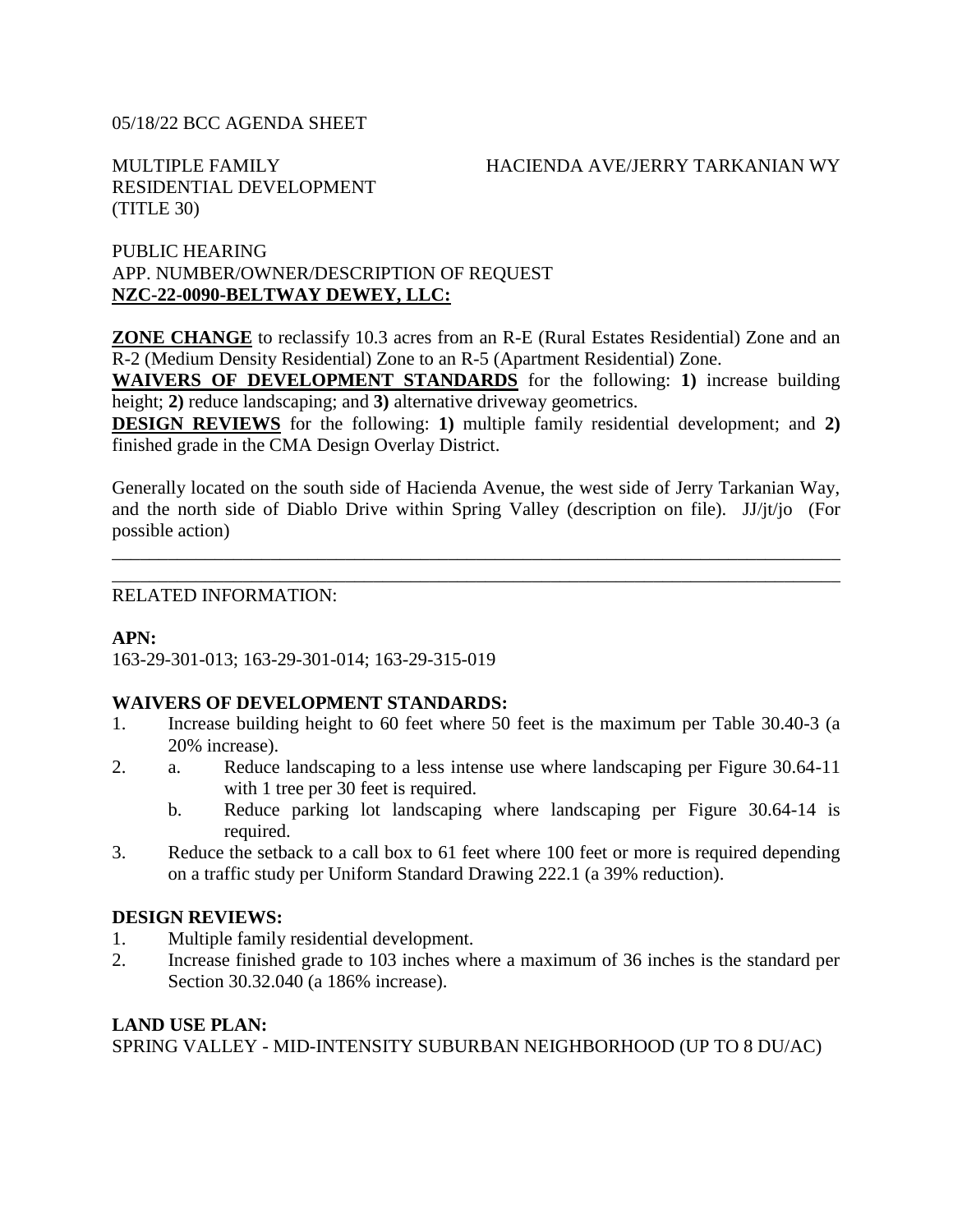# **BACKGROUND: Project Description**

General Summary

- Site Address: N/A
- Site Acreage: 10.3
- Number of Units: 326
- Density (du/ac):  $32$
- Project Type: Multiple family residential development
- Number of Stories: 5
- Building Height (feet): 60
- Open Space Required/Provided: 32,600/36,000
- Parking Required/Provided: 531/531

# **Neighborhood Meeting Summary**

Notices were mailed to property owners within a 1,500 foot radius of the site notifying them of a neighborhood meeting on December 13, 2021 at the Desert Breeze Community Center. Three neighbors attended the meeting, and the neighbors' concerns included traffic, height of the building, density, and views from the multiple family units into the single family residential houses to the west.

### Site Plan

The site plan depicts 2 multiple family residential buildings with a centrally located clubhouse on the linear, north/south oriented site. Overall setbacks for the residential buildings include 166 feet to the north property line along Hacienda Avenue, a minimum of 80 feet to the east property line along Jerry Tarkanian Way, 150 feet to the south property line along Diablo Drive, and 93 feet to the west property line.

Gated ingress/egress is provided from a driveway that is centrally located along Jerry Tarkanian Way. A waiver of development standards is necessary to reduce the setback for the call box. An additional exit-only gated driveway is provided on the north side of the site to Hacienda Avenue, and an additional exit-only gated driveway is provided on the south side of the site to Diablo Drive. Parking spaces (many of which include carport shade covers), drive aisles, and trash enclosure are located around the perimeter of the site.

A utility/drainage easement located along the west side of the site ranges in width from 20 feet to 30 feet. This utility/drainage easement will remain open to function as a pedestrian path and open area buffer between the multiple family residential development and the single family subdivisions to the west.

### Landscaping

Landscaping along the east side of the site, adjacent to Jerry Tarkanian Way, includes a 15 foot wide landscape area with a detached sidewalk. A 6 foot high perimeter wrought iron fence with CMU block columns is provided behind the 15 foot wide landscape area, and an additional 8 foot wide landscape area is provided behind the fence. A detached sidewalk with a 15 foot wide landscape area is provided along the north property line, adjacent to Hacienda Avenue. The 6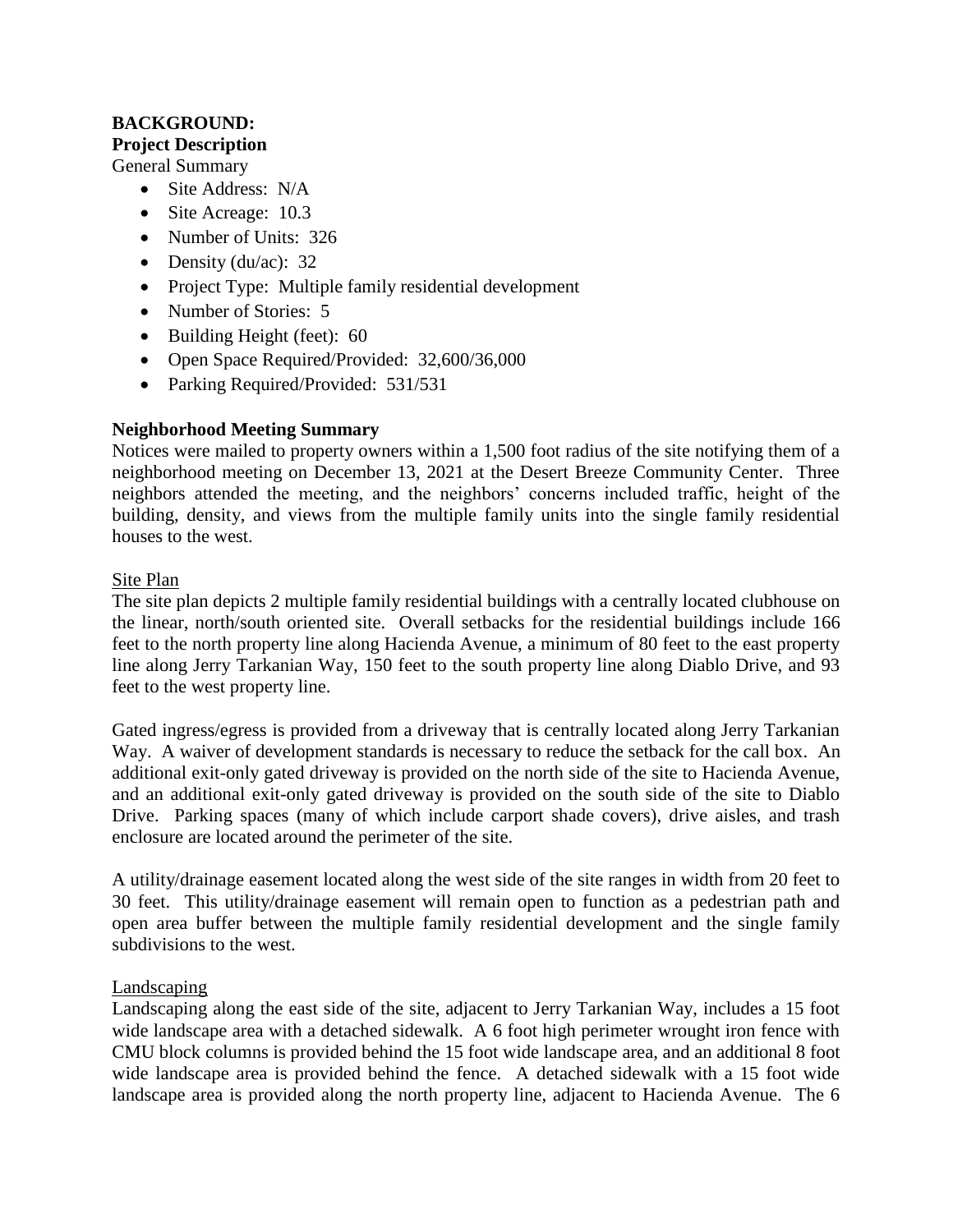foot high fence is provided behind the 15 foot wide landscape area along Hacienda Avenue, and an additional 8 foot wide landscape area is provided behind the fence.

Landscaping along the south property line, adjacent to Diablo Drive, includes an attached sidewalk, a 5 foot wide landscape area, a 6 foot high fence, and an additional 8 foot wide landscape area behind the fence.

A waiver of development standards is necessary for landscaping along the west property line since a 5 foot wide landscape area is provided adjacent to the utility/drainage easement where landscaping per Figure 30.64-11 with 1 tree per 30 feet is required. A waiver of development standards to reduce parking lot landscaping is also necessary along the western portion of the site. Parking lot landscape fingers adjacent to the utility/drainage easement do not include the required 8 foot wide landscape strip in front of the space.

Landscaping is also provided throughout the parking lots, around the base of the buildings, and within courtyards between wings of the buildings. A total of 36,000 square feet of open space is provided where 32,600 square feet is required. Open space includes a dog park, pool, courtyards, and other amenities.

### Elevations

The 5 story residential buildings extend up to 60 feet in height, and exterior materials include painted stucco and faux wood veneer. Parapet walls along the roofline vary in height, and off-set surface planes help reduce the visual mass of the building. In addition, the residential buildings are tiered in height to reduce the impact on the adjacent single family residences to the west. For example, the westernmost portions of the buildings are 3 stories, the central portions of the buildings are 4 stories, and the eastern portion of the buildings are 5 stories, which is adjacent to Jerry Tarkanian Way. The design of the residential buildings meet the 3:1 height/setback requirement adjacent to single family residences. Lastly, the 2 story clubhouse includes similar exterior materials with the residential buildings.

### Floor Plans

The residential buildings include 54 studio units, 158 one bedroom units, and 114 two bedroom units. The units range in size from 538 square feet for the studio units to 1,208 square feet for certain floor plans for the two bedroom units. Included in the 10,000 square foot clubhouse are a lounge, leasing office, kitchen, mailroom, restrooms, and a fitness area.

### Signage

Signage is not a part of this request.

### Applicant's Justification

According to the applicant, the multiple family residential development is appropriate since the site is adjacent to Jerry Tarkanian Way and the CC 215. In addition, the buildings are tiered in height away from the single family residences to the west. As a result, the increase in building height, will not create any negative visual impacts. Similarly, the applicant indicates that most of the increase in finished grade will occur along the east portion of the site, which will not create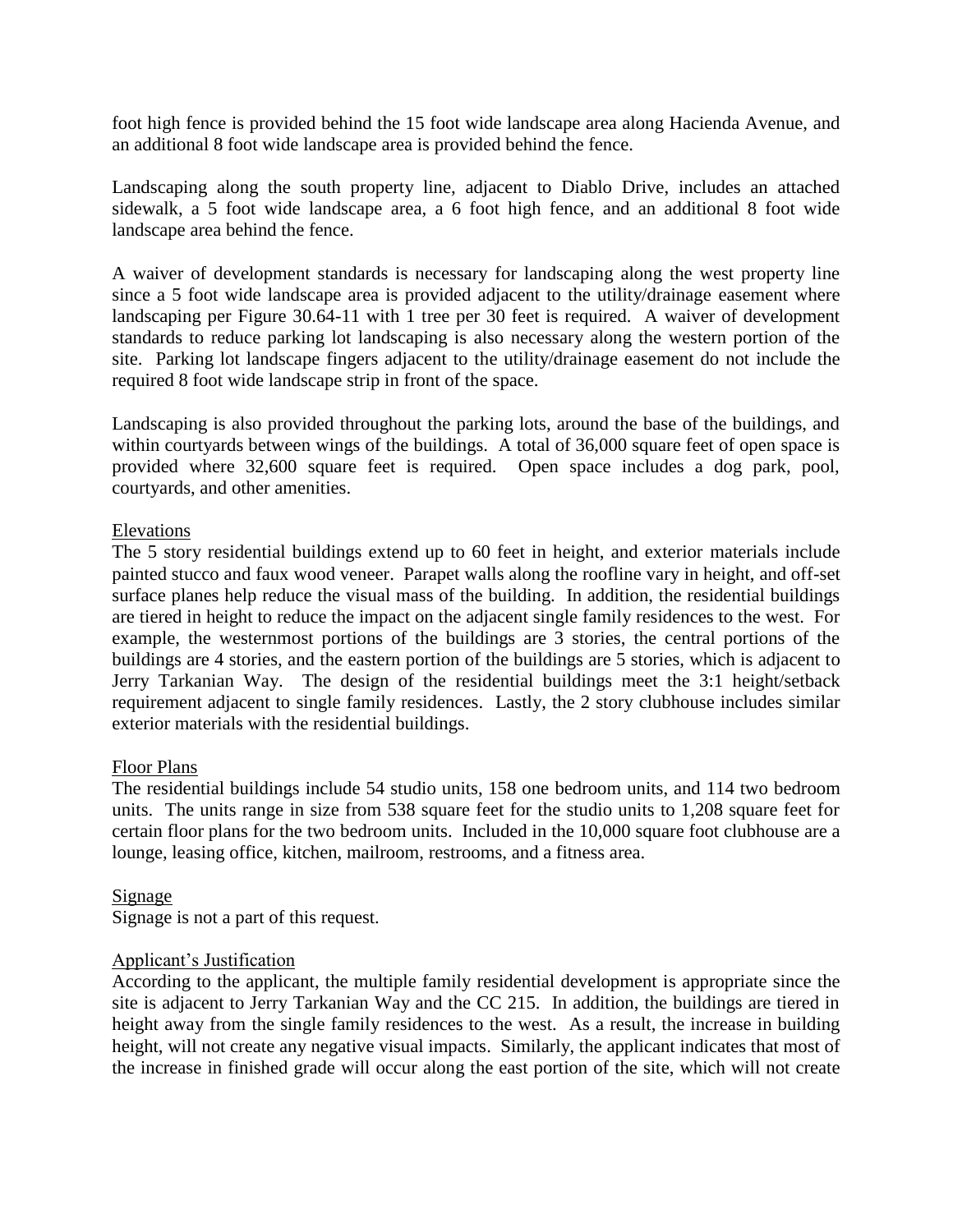any additional impacts to the single family residences to the west. The increase in finished grade is necessary to allow for proper drainage.

Furthermore, the applicant indicates that the other waivers of development standards will not create any negative impacts. For example, the reduced distance to the call box is necessary due to the linear, north/south orientation of the site and the shallow east/west distance. Additional stacking of vehicles is allowed on-site since the gates are not located directly next to the call box. As a result, vehicles will not stack onto Jerry Tarkanian Way. Moreover, 2 exit-only driveways are provided on the north and south sides of the site.

Lastly, the reduced landscaping along the western portion of the site is due to the utility/drainage easement. A sewer line runs through this easement, and trees are not recommended near the sewer line due to invasive roots that could damage the sewer. Instead, shrubs and groundcover will be included in the landscaping, and the easement will be utilized as a pedestrian path connecting Hacienda Avenue and Diablo Drive along the west side of the site.

| <b>Application</b> | <b>Request</b>                                   | <b>Action</b> | <b>Date</b>    |
|--------------------|--------------------------------------------------|---------------|----------------|
| <b>Number</b>      |                                                  |               |                |
| ET-20-400154       | Extension of time to reclassify 9.6 acres from   | Approved      | February       |
| $(NZC-0052-17)$    | R-E to C-2 zoning for a proposed office and      | by BCC        | 2021           |
|                    | retail complex                                   |               |                |
| ZC-20-0301         | Reclassified the western portion to C-P zoning   | Withdrawn     | August         |
|                    | and a design review for an office complex on     |               | 2020           |
|                    | the entire site                                  |               |                |
| VS-20-0302         | Vacation and abandonment of easements            | Withdrawn     | August<br>2020 |
| TM-20-500100       | 1 lot commercial tentative map                   | Withdrawn     | August         |
|                    |                                                  |               | 2020           |
| ET-20-400043       | Extension of time to reclassify 9.6 acres from   | Withdrawn     | August         |
| $(NZC-0052-17)$    | R-E to C-2 zoning for a proposed office and      |               | 2020           |
|                    | retail complex                                   |               |                |
| NZC-0052-17        | Reclassified 9.6 acres from R-E to C-2 zoning    | Approved      | April          |
|                    | for a proposed office and retail complex         | by BCC        | 2017           |
| VS-0238-16         | Vacated and abandoned a drainage easement        | Approved      | June           |
|                    |                                                  | by PC         | 2016           |
| VS-0426-15         | Vacated and abandoned Lone Mesa Drive            | Approved      | August         |
|                    |                                                  | by BCC        | 2015           |
| VS-0390-15         | Vacated and abandoned a portion of Jerry         | Approved      | August         |
|                    | Tarkanian Way                                    | by PC         | 2015           |
| NZC-0624-13        | Reclassified 50 acres, including the western     | Approved      | December       |
|                    | portion of this site, to R-2 zoning for a single | by BCC        | 2013           |
|                    | family residential development                   |               |                |

**Prior Land Use Requests**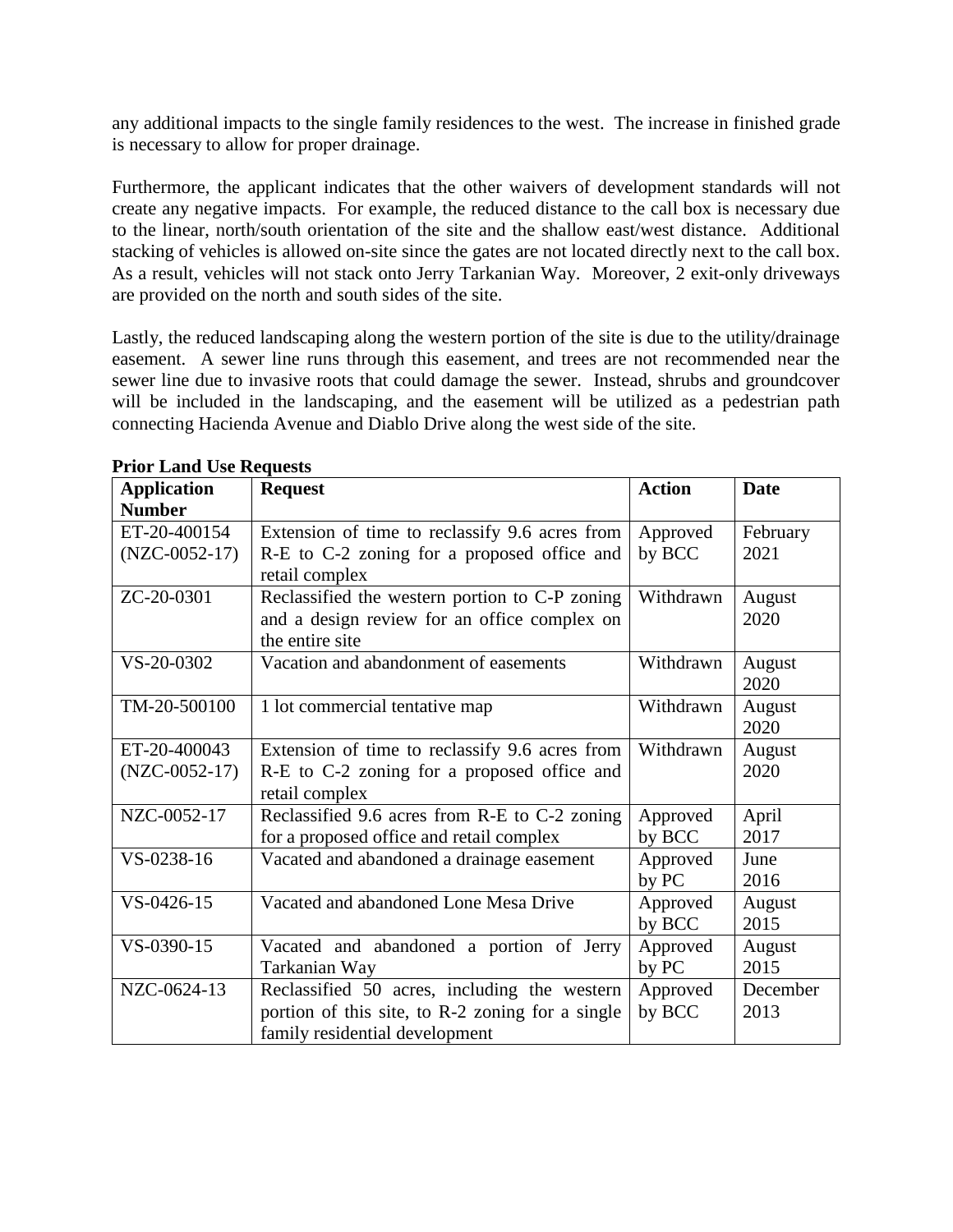## **Surrounding Land Use**

|      | <b>Planned Land Use Category</b>               | <b>Zoning District</b> | <b>Existing Land Use</b>           |  |
|------|------------------------------------------------|------------------------|------------------------------------|--|
|      | North   Corridor Mixed Use                     | $R-4$                  | Multiple family residential        |  |
|      | South   Mid-Intensity<br>Suburban              | $R - 2 & C - 2$        | Single family residential & office |  |
|      | Neighborhood (up to $8 \text{ du}/\text{ac}$ ) |                        | building                           |  |
|      | & Business Employment                          |                        |                                    |  |
| East | <b>Business Employment</b>                     | $C-2$                  | $CC$ 215 $\&$ office complex       |  |
| West | Mid-Intensity<br>Suburban                      | $R-2$                  | Single family residential          |  |
|      | Neighborhood (up to 8 du/ac)                   |                        |                                    |  |

# **STANDARDS FOR APPROVAL:**

The applicant shall demonstrate that the proposed request meets the goals and purposes of Title 30.

## **Analysis Current Planning**

## Zone Change

The applicant shall provide Compelling Justification that approval of the nonconforming zoning boundary amendment is appropriate. A Compelling Justification means the satisfaction of the following criteria as listed below:

*1. A change in law, policies, trends, or facts after the adoption, readoption or amendment of the land use plan that have substantially changed the character or condition of the area, or the circumstances surrounding the property, which makes the proposed nonconforming zone boundary amendment appropriate.*

There has been no change in law, policies, trends, or facts after the most recent adoption of the Master Plan that would make the proposed R-5 zoning appropriate. While there has been an increased demand for housing, R-5 zoning is too intense for the area. Single family residences in the R-2 zone are located directly west of this site, and R-4 zoning with a multiple family development at a density of less than the R-5 zoning, is north of the site. As a result, the uses allowed in the Mid-Intensity Suburban Neighborhood planned land use remain most appropriate for this site.

*2. The density and intensity of the uses allowed by the nonconforming zoning is compatible with the existing and planned land uses in the surrounding area.*

The residential density allowed in an R-5 zoning district is not compatible with existing single family residences to the west. R-5 zoning allows up to 50 units per acre, while the single family subdivisions to the west were constructed with less than 8 dwelling units per acre. Although an R-4 zoned multiple family residential development is located north of the site and a C-2 zoned office building is located south of the site, the linear, north/south orientation of the site results in a narrow development with relatively small frontages to the north and south. For example, the western side of the project, which is adjacent to the single family residences, is approximately 1,300 feet in length, while the north and south sides of the site are approximately 300 feet. As a result, development on this site will mostly impact the single family residences to the west.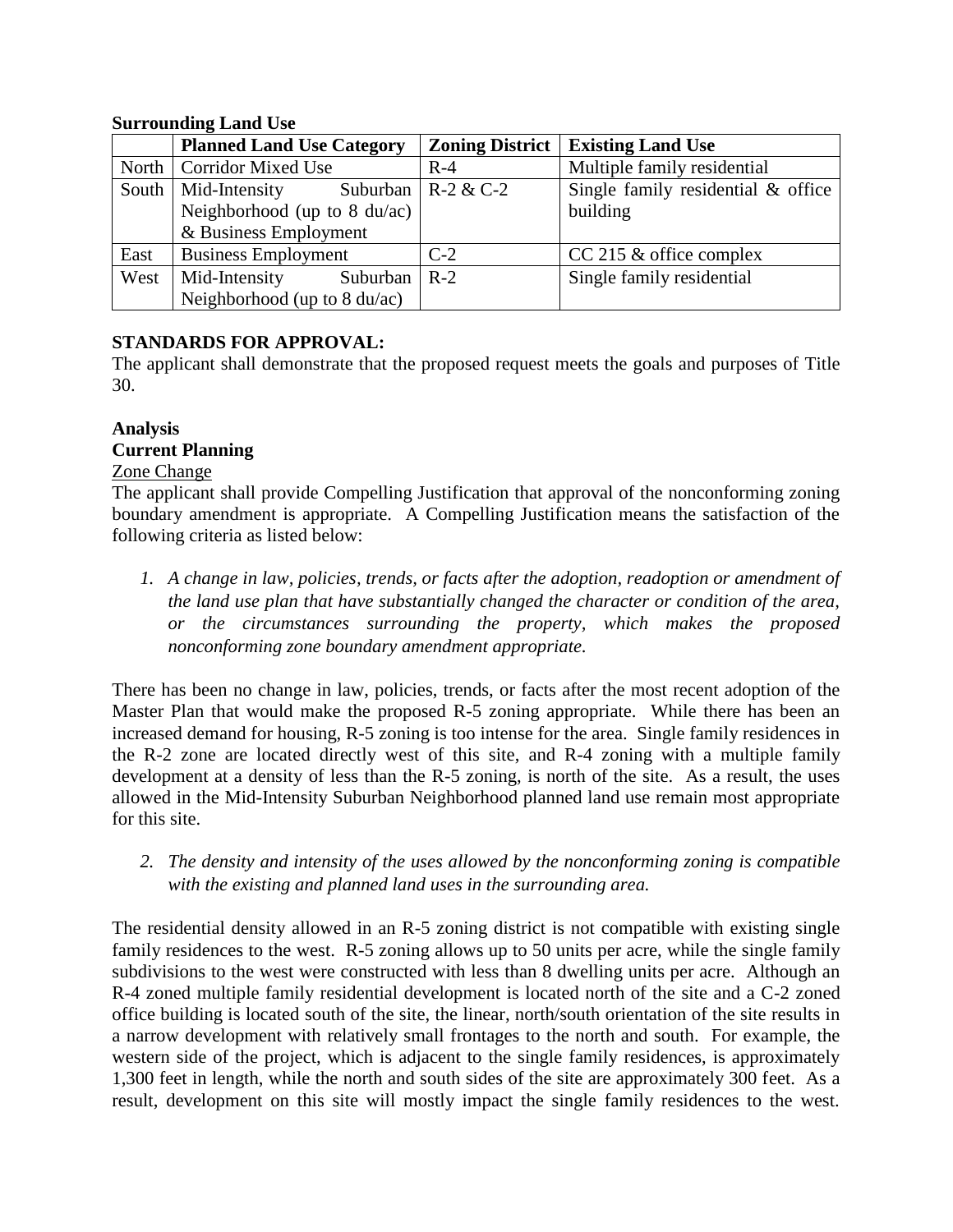Lastly, although Jerry Tarkanian Way and the CC 215 are located on the east side of the site and more intense development is generally encouraged along a freeway, the development must also be compatible with the single family residences to the west.

*3. There will not be a substantial adverse effect on public facilities and services, such as roads, access, schools, parks, fire and police facilities, and stormwater and drainage facilities, as a result of the uses allowed by the nonconforming zoning.*

There has been no indication from public utility purveyors that the proposed nonconforming zone change will negatively impact public facilities and services. Furthermore, the Clark County School District indicates that enrollment at the elementary school, middle school, and high school that service this area are all under capacity.

*4. The proposed nonconforming zoning conforms to other applicable adopted plans, goals, and policies.*

The proposed R-5 zoning does not conform to applicable policies in the Master Plan. For example, Policy 1.4.4 encourages in-fill development that is compatible with the scale and intensity of the surrounding area. Here, R-5 zoning would allow development that is not compatible with the scale and intensity of the single family subdivisions to the west. Furthermore, Policy 6.2.3 encourages appropriate transitions for character of development and neighborhood compatibility. Here, an R-5 zoned property adjacent to R-2 zoned single family subdivisions will not allow for the proper transitions in density and height without creating negative impacts for the existing residents. As a result, the nonconforming zone boundary amendment does not comply with applicable policies in the Master Plan.

### **Summary**

### Zone Change

There have been no changes since the most recent adoption of the Master Plan that would make the nonconforming zone boundary amendment appropriate, and the request is not compatible with the existing single family residential subdivisions to the west. Although there has been no indication that the proposed nonconforming zone boundary amendment would create any negative impacts on public utilities and services, the request does not comply with policies in the Master Plan. As a result, staff cannot support the request.

### Waivers of Development Standards

According to Title 30, the applicant shall have the burden of proof to establish that the proposed request is appropriate for its existing location by showing that the uses of the area adjacent to the property included in the waiver of development standards request will not be affected in a substantially adverse manner. The intent and purpose of a waiver of development standards is to modify a development standard where the provision of an alternative standard, or other factors which mitigate the impact of the relaxed standard, may justify an alternative.

### Waiver of Development Standards #1

Policy 6.2.1 encourages context-sensitive design of new development that is compatible with established neighborhoods in terms of height and scale. While the proposed multiple family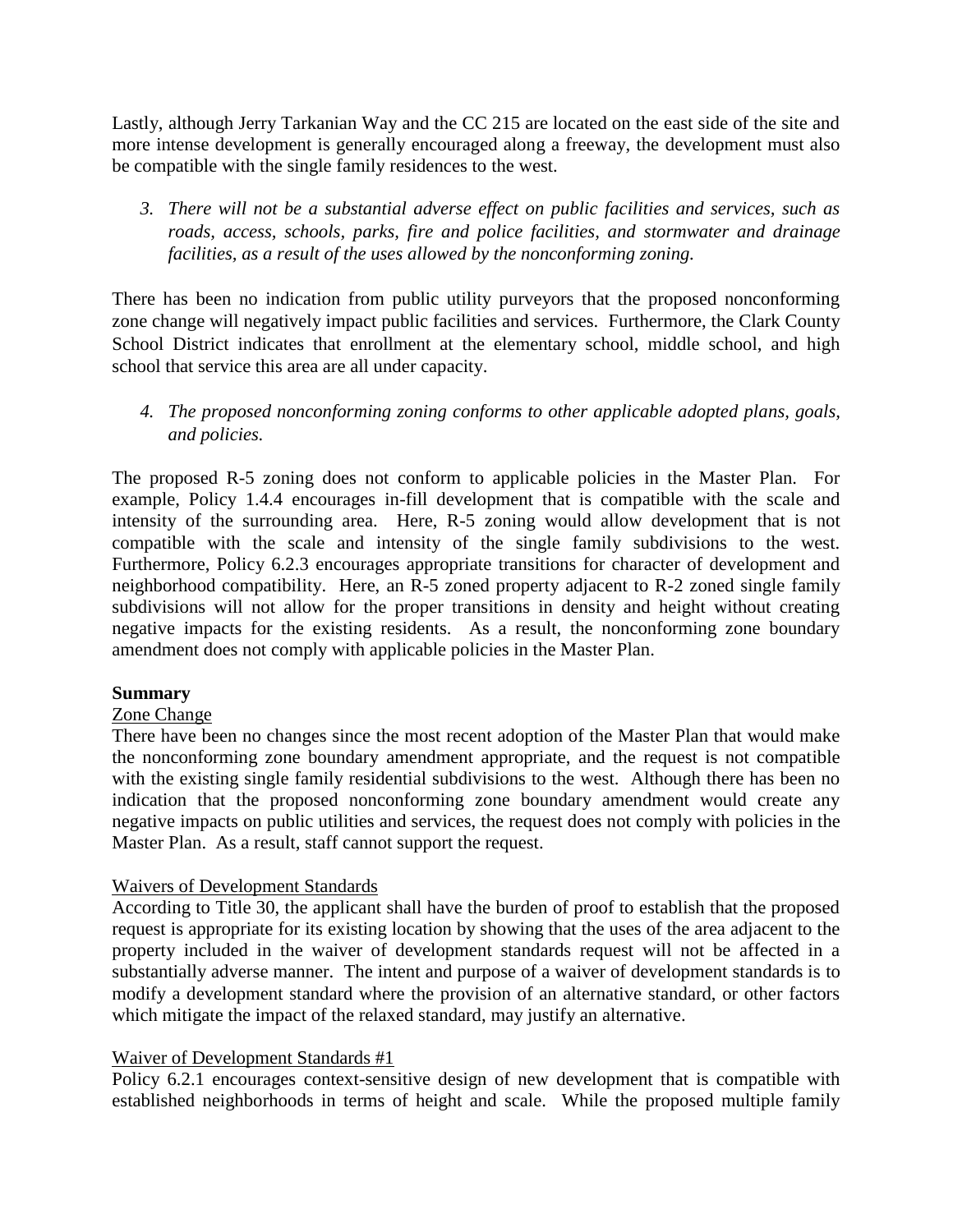residential development is tiered from 3 stories on the west side up to 5 stories on the east side of the site, the overall height of 60 feet is out of context for the area. A 3 story to 5 story multiple family housing development will create a negative visual impact on the adjacent 1 story and 2 story homes to the west. As a result, staff cannot support the increased building height.

#### Waiver of Development Standards #2

Although an easement with a sewer line is located along the western side of the site, the project could include additional trees outside of the easement to act as an additional landscape buffer. In addition to the positive environmental impacts, the trees would help create an additional visual buffer between the residences to the west and the proposed development on the subject parcel. Therefore, staff cannot support the waiver of development standards to reduce landscaping.

#### Design Review #1

Overall, the proposed multiple family residential development is out of context for the area. While the east side of the site is adjacent to a freeway, the west side of the site is adjacent to single family residential subdivisions. The increased height will create a negative visual impact for the residents, and the overall density of 32 units per acre is too dense. As a result, staff cannot support the design review.

### **Public Works - Development Review**

### Waiver of Development Standards #3

Although the throat depth distance to the call box does not comply with the minimum standard, the applicant has placed the gates farther into the site, which will provide more room for vehicles to exit the right-of-way, reducing stacking in the right-of-way to avoid collisions. Therefore, staff has no objection to this request. However, since Planning is recommending denial of the application, staff cannot support this waiver.

#### Design Review #2

This design review represents the maximum grade difference within the boundary of this application. This information is based on preliminary data to set the worst case scenario. Staff will continue to evaluate the site through the technical studies required for this application. Approval of this application will not prevent staff from requiring an alternate design to meet Clark County Code, Title 30, or previous land use approval. However, since Planning is recommending denial of the application, staff cannot support this waiver.

#### **Department of Aviation**

APN 163-29-301-013 is subject to certain deed restrictions which (1) prohibit uses incompatible with airport operations including those presented in this land use application from being developed, and (2) prohibit these parcels from being used to enhance incompatible uses on adjacent parcels. Applicant must contact the Clark County Department of Real Property Management to apply for a Deed Restriction Modification to amend existing deed restrictions which prohibit said use. Permits will not be issued and maps will not be recorded until all required fees associated with the amended deed restrictions, which would permit currently prohibited uses included in this application, have been paid and the new CC&Rs are recorded. If applicant fails to pay the required deed modification fees and record the new CC&Rs, then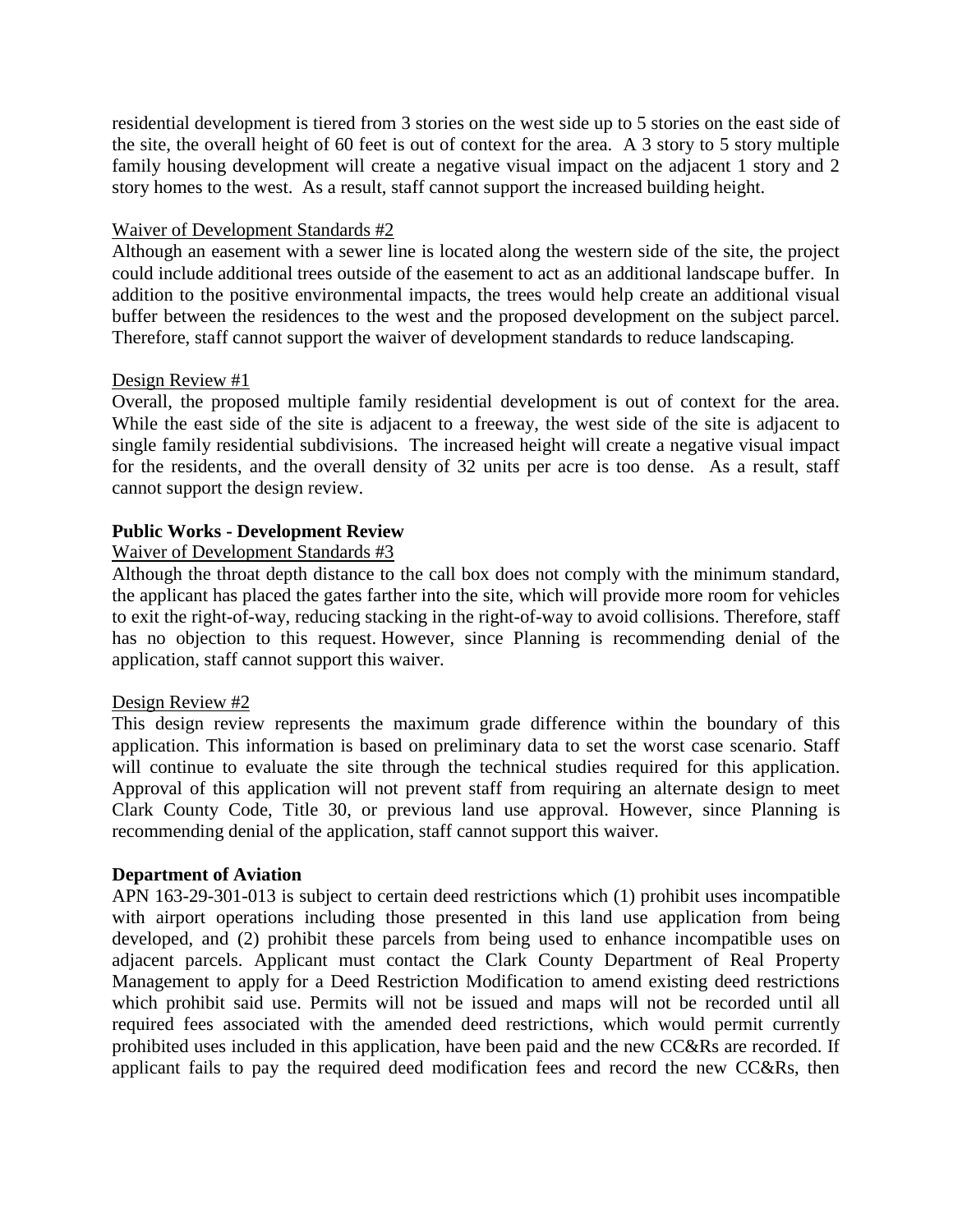permits for uses prohibited by existing recorded deed restrictions must not be issued and mapping of uses prohibited by existing recorded deed restrictions must not be recorded.

### **Staff Recommendation**

Denial. This item will be forwarded to the Board of County Commissioners for final action.

If this request is approved, the Board and/or Commission finds that the application is consistent with the standards and purpose enumerated in the Master Plan, Title 30, and/or the Nevada Revised Statutes.

# **PRELIMINARY STAFF CONDITIONS:**

# **Current Planning**

If approved:

- Resolution of Intent to complete in 3 years;
- Certificate of Occupancy and/or business license shall not be issued without final zoning inspection.
- Applicant is advised that the County is currently rewriting Title 30 and future land use applications, including applications for extensions of time, will be reviewed for conformance with the regulations in place at the time of application; a new application for a nonconforming zone boundary amendment may be required in the event the building program and/or conditions of the subject application are proposed to be modified in the future; a substantial change in circumstances or regulations may warrant denial or added conditions to an extension of time; and the extension of time may be denied if the project has not commenced or there has been no substantial work towards completion within the time specified.

# **Public Works - Development Review**

- Drainage study and compliance;
- Drainage study must demonstrate that the proposed grade elevation differences outside that allowed by Section  $30.32.040(a)(9)$  are needed to mitigate drainage through the site;
- Traffic study and compliance;
- Full off-site improvements;
- Coordinate with Public Works Director's Office for the Beltway Frontage Road Phase 1 improvement project;
- Dedicate any right-of-way and easements necessary for the Beltway Frontage Road Phase 1 improvement project.
- 30 days to submit a Separate Document to the Map Team for the required right-of-way dedications and any corresponding easements for the Beltway Frontage Road Phase 1 improvement project;
- 90 days to record required right-of-way dedications and any corresponding easements for the Beltway Frontage Road Phase 1 improvement project;
- Vacate any unnecessary easements.